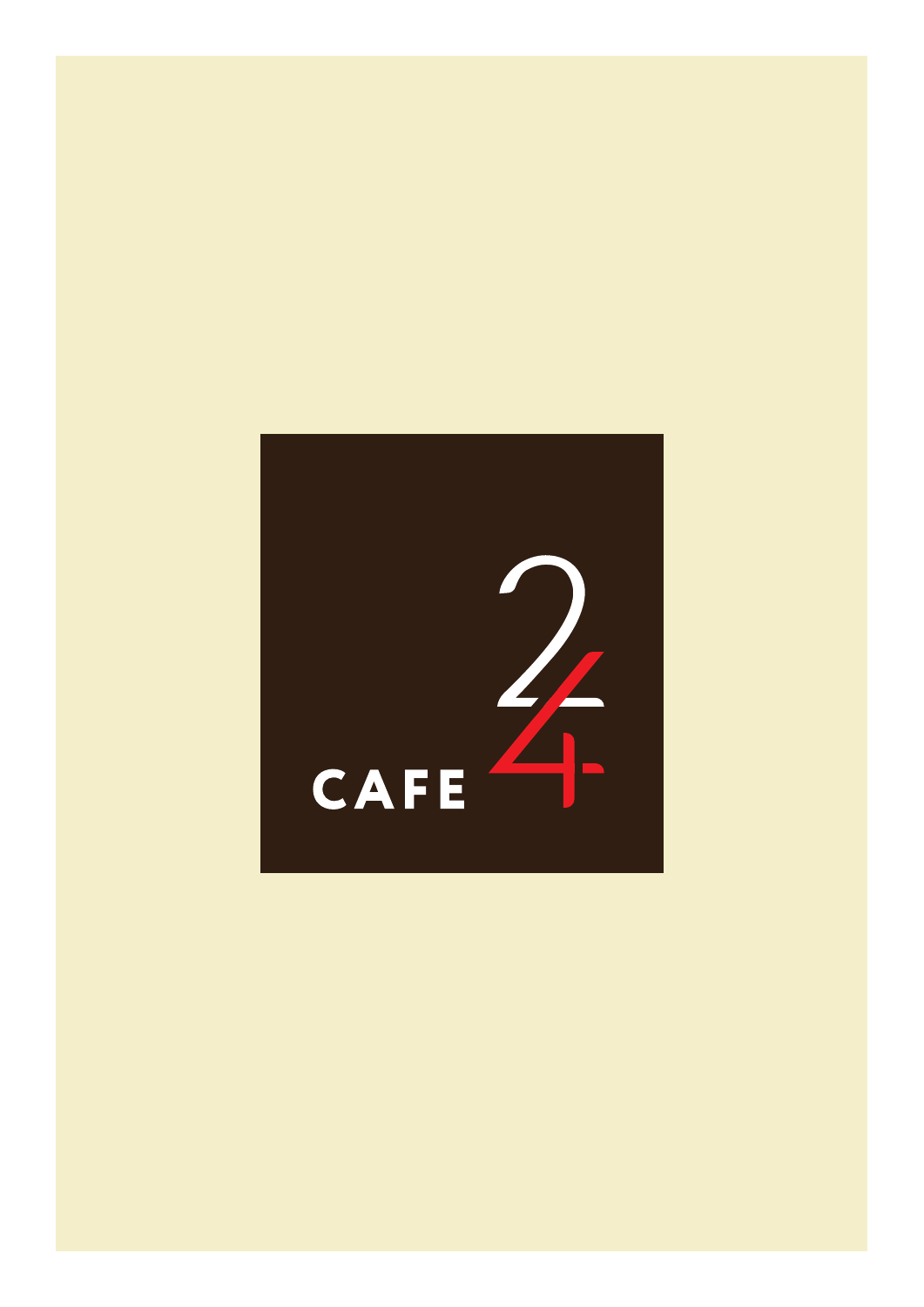# COFFEES

| Espresso                    | €2.75 |
|-----------------------------|-------|
| Espresso Macchiato          | €2.75 |
| Espresso Lungo              | €2.75 |
| Pot of Instant Coffee for 1 | €3.00 |
| Americano                   | €3.25 |
| Cappuccino                  | €3.25 |
| Double Espresso             | €3.50 |

# HOT BEVERAGES

| Pot of Tea for 1 | €300           |
|------------------|----------------|
| Herbal Tea       | $\epsilon$ 325 |
| Hot Chocolate    | $\epsilon$ 325 |

# SMOOTHIES

| Strawberry & Banana Smoothie                  | €6.50           |
|-----------------------------------------------|-----------------|
| Blended strawberries, banana, apple juice     |                 |
| <b>Tropical Smoothie -</b>                    | $\epsilon$ 6.50 |
| Blended papaya, mango, pineapple, apple juice |                 |

# ICED COFFEE

| Blended shot of espresso, milk and ice   | $\epsilon$ 5.50 |
|------------------------------------------|-----------------|
| Add Vanilla, Hazelnut or Caramel Flavour | $\epsilon$ 570  |
| Add scoop of Vanilla ice-cream           | $\epsilon$ 600  |

# HOT HOUSE SPECIALS - €6.75

Irish Coffee Classic Recipe combining Irish Whisky, Coffee and Cream Baileys Coffee Baileys Liqueur, Coffee and Cream Jamaican Coffee Dark Rum, Coffee and Cream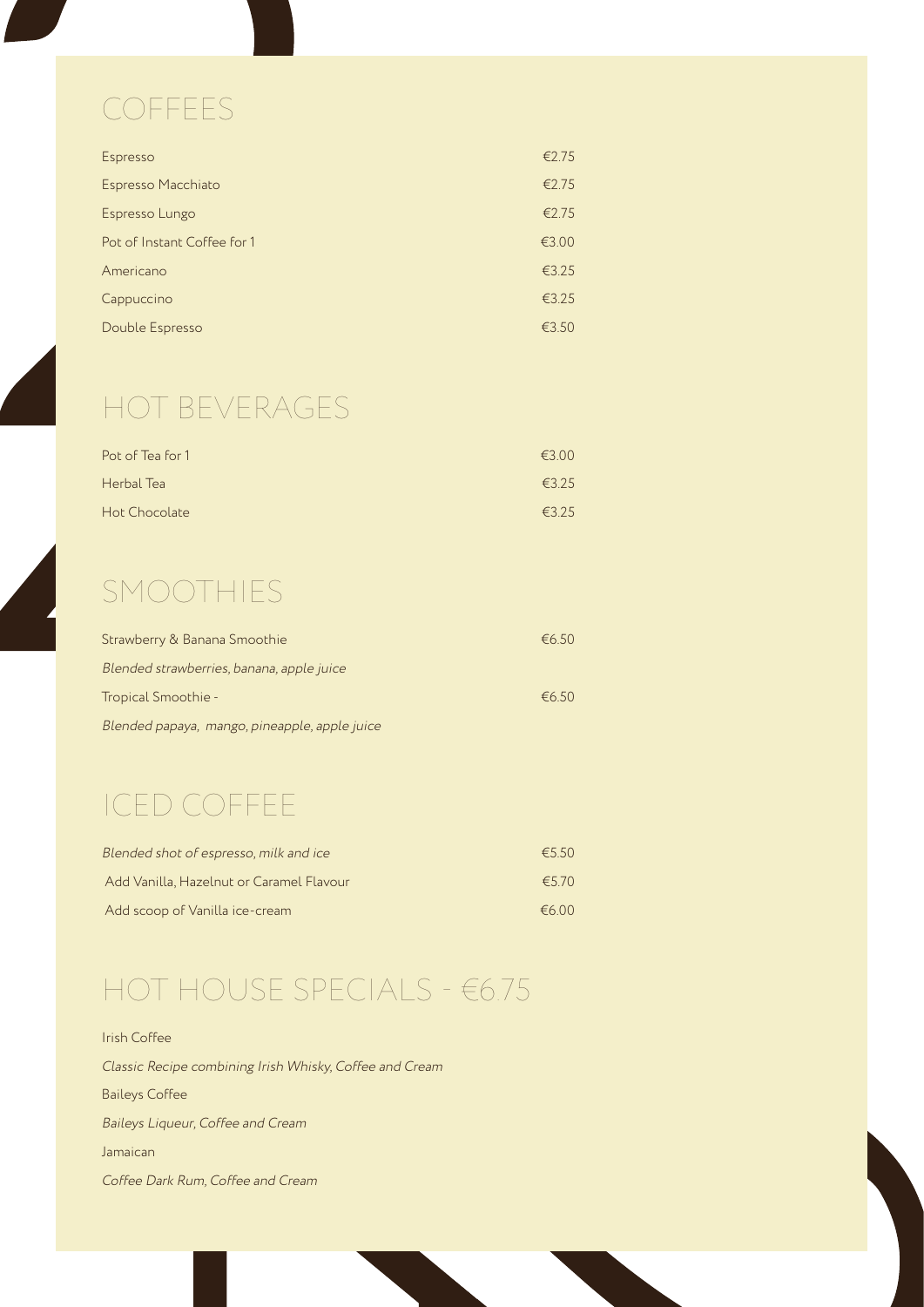# BEVERAGES

## SOFT DRINKS

| 25 <sub>cl</sub>                                        | €2.90  |
|---------------------------------------------------------|--------|
| <b>50cl</b>                                             | €4.50  |
|                                                         |        |
| <b>JUICES</b>                                           |        |
| 25 <sub>cl</sub>                                        | €2.90  |
| 50cl                                                    | €4.50  |
| Orange, Pineapple, Apple, Cranberry, Tomato, Grapefruit |        |
|                                                         |        |
| Fresh Orange Juice                                      | € 4.40 |
| Ice Tea Peach or Lemon                                  | €3.10  |
| <b>Energy Drink</b>                                     | €5.50  |
|                                                         |        |
| Imported Still or Sparkling Water 25cl                  | €3.20  |
| Imported Still or Sparkling Water 75cl                  | €4.80  |

# BEERS

| <b>LOCAL</b>          |       |
|-----------------------|-------|
| Cisk Lager 25cl       | €3.20 |
| Cisk Lager 50cl       | €5.50 |
| Hopleaf Pale Ale      | €3.20 |
| <b>Blue Label Ale</b> | €3.80 |
| Cisk Chill            | €3.80 |

## IMPORTED

| Carlsberg 25cl     | €3.70    |
|--------------------|----------|
| Carlsberg 50cl     | €6.50    |
| Heineken           | €4.20    |
| <b>Budweiser</b>   | €4.20    |
| Corona             | €5.30    |
| Guinness           | € $6.50$ |
| Non alcoholic Beer | € 4.20   |

## CIDERS

| Woodpecker | €6.00 |
|------------|-------|
| Strongbow  | €6.00 |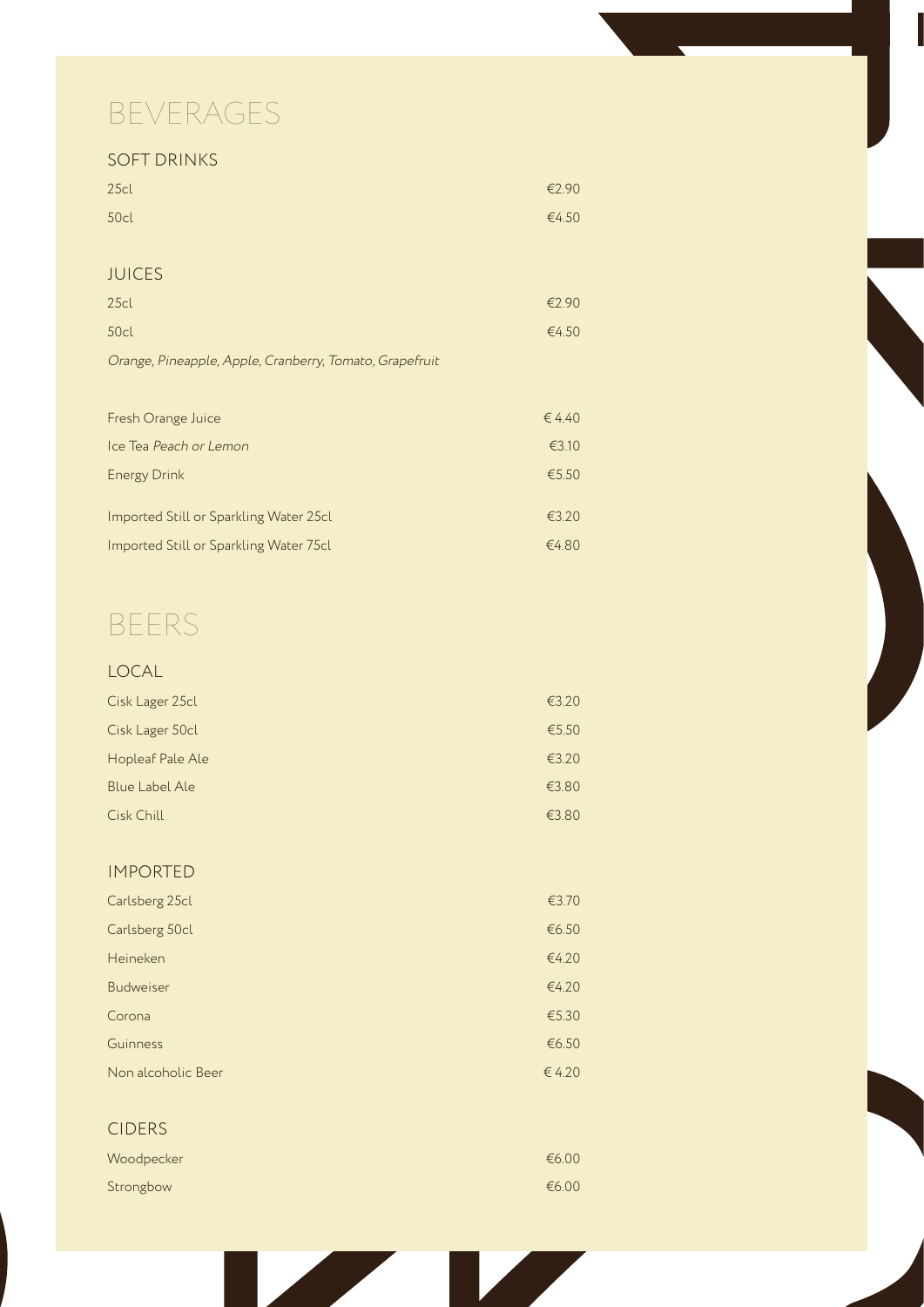# CLASSIC COCKTAILS - €7.95

APEROL SPRITZ Aperol, Prosecco and Soda Water

LIMENCOLLO SPRITZ Limencello, Prosecco and Soda Water

NEGRONI Gin, Sweet Vermouth and Campari

DRY MARTINI Gin, Dry Vermouth

ESPRESSO MARTINI Shot of Espresso, Vodka and Coffee Liquer

CLASSIC MARGARITA Tequila, Triple Sec, Lime Juice and Sugar Syrup Available in strawberry, mango, peach and raspberry flavours

CLASSIC DAIQUIRI Light Rum, Lime Juice and Sugar Syrup Available in strawberry, mango, peach and raspberry flavours

CLASSIC MOJITIO Light Rum, Mint Leaves, Sugar Syrup, Lime wedges and Soda Water Available in strawberry, mango, peach and raspberry flavours

PINA COLADA White Rum, Coconut Purée, Pineapple Juice and Cream

LONG ISLAND ICE-TEA Gin, Vodka, White Rum, Triple Sec, Tequila, Sugar Syrup, Lemon Juice, and dash of Coca Cola

COSMOPOLITAN Vodka, Cointreau, Cranberry Juice and Lime Juice

OLD FASHION Whiskey, Brown Sugar and Angostura Bitter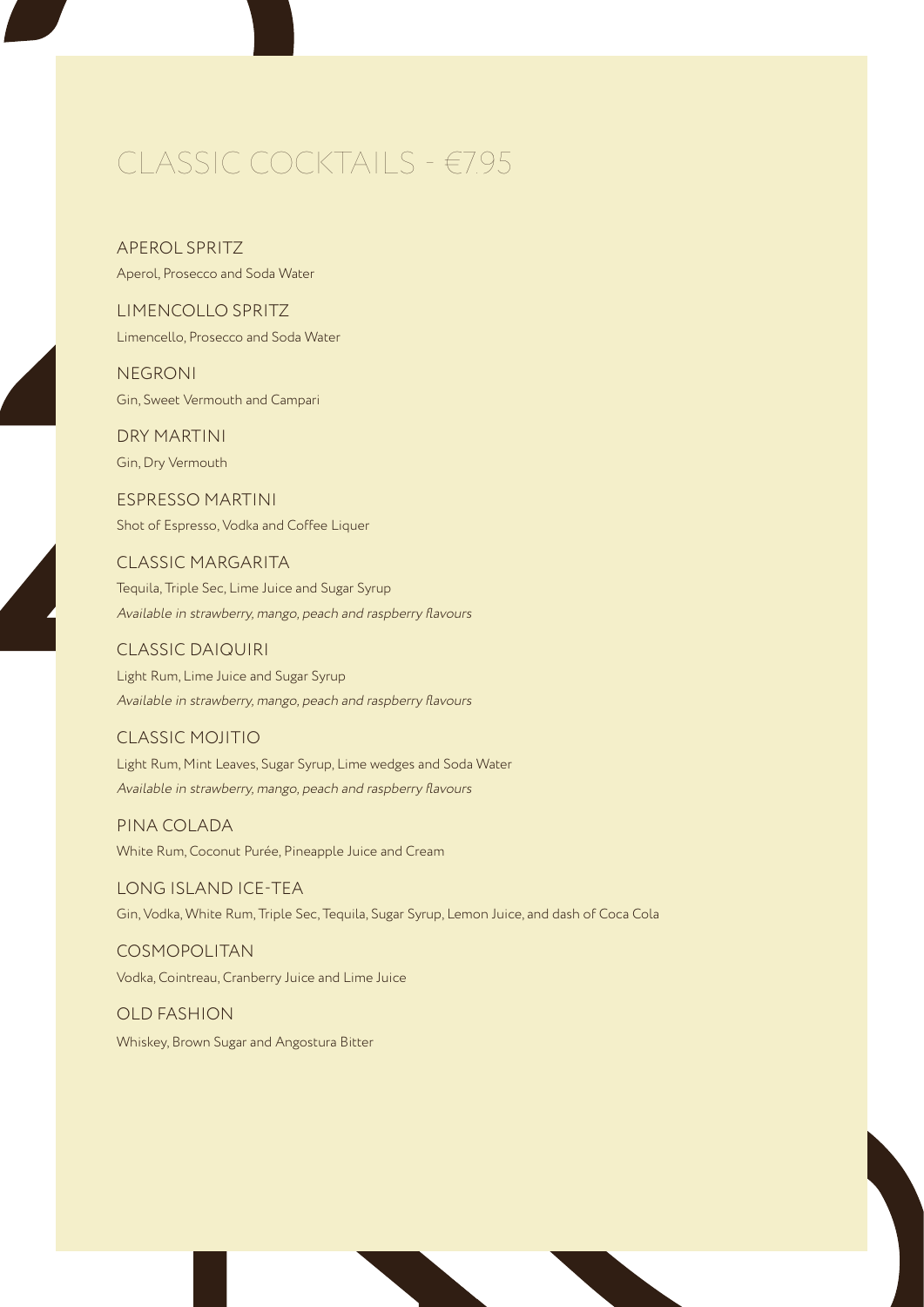# CHAMPAGNE COCKTAILS - €10.50

KIR ROYALE Créme de Cassis

BELLINI Peach Purée, Champagne

MIMOSA Orange Juice, Champagne

# MOCKTAILS - €4.75

HEAVENLY ANGEL Strawberry Purée, Mango Purée, Banana Purée and Pineapple Juice

VIRGIN COLADA Coconut Purée, Pineapple Juice and Cream

CLASSIC VIRGIN MOJITO

Lime wedges, Mint Leaves, Sugar Syrup and Soda Water Available in strawberry, mango, peach and raspberry flavours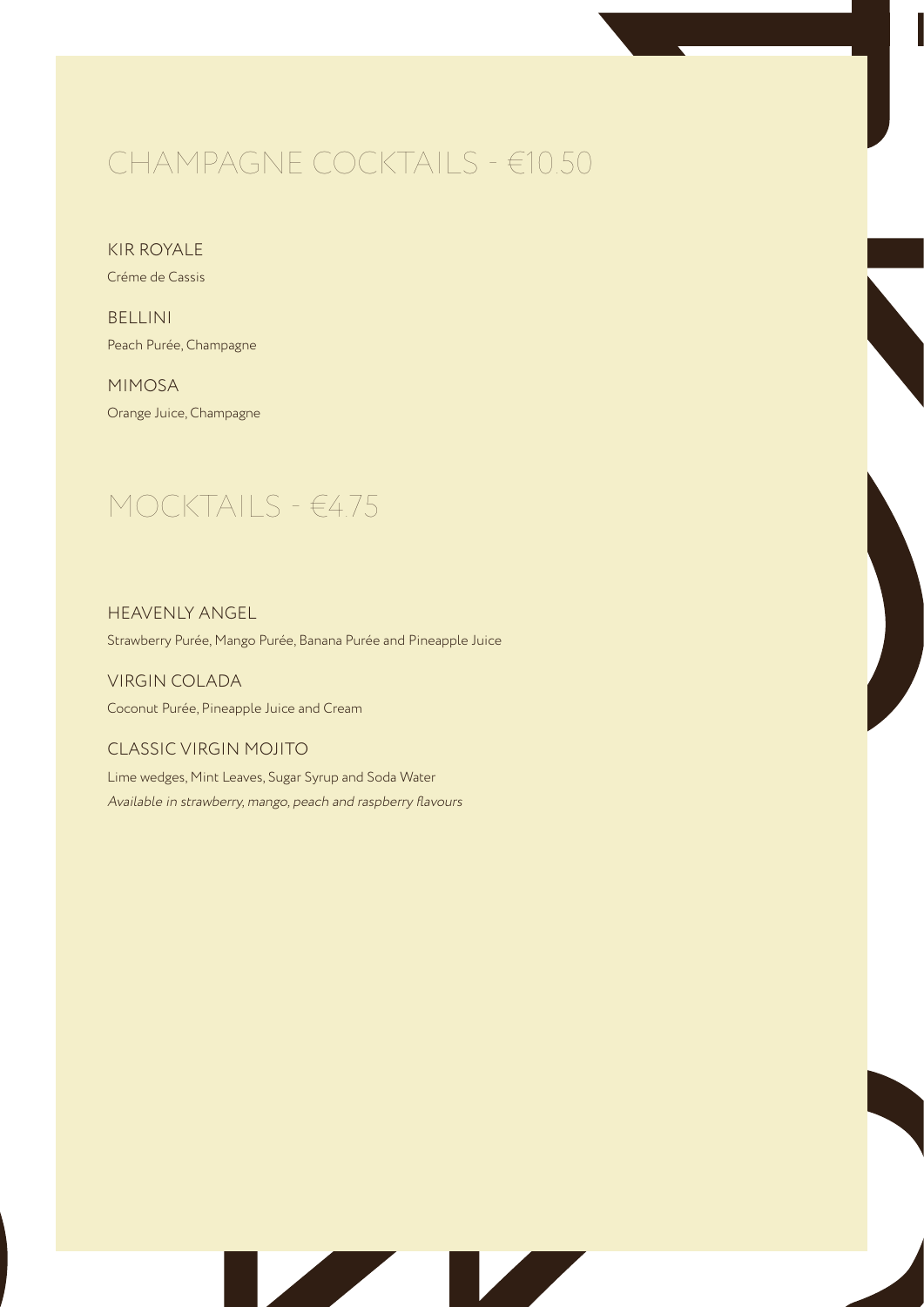# SPIRITS & LIQUEURS

## APERITIFS 40ML

| Martini Bianco | €4.80 |
|----------------|-------|
| Martini Rosso  | €4.80 |
| Martini Dry    | €4.80 |
| Campari        | €4.80 |
| Aperol         | €4.80 |
| Cynar          | €4.80 |
| Pernod         | €5.40 |
| Pimm's No.1    | €5.40 |

## PORTS & SHERRIES 40ML

| <b>Tawny Port</b> | €4.00 |
|-------------------|-------|
| Ruby Port         | €4.80 |
|                   |       |

| Dry Sherry        | €4.20 |
|-------------------|-------|
| Medium Dry Sherry | €4.20 |
| Cream Sherry      | €4.20 |

## RUM 40ML

| Pitu                   | €4.80    |
|------------------------|----------|
| Captain Morgan Black   | €4.80    |
| Captain Morgan Spiced  | €4.80    |
| Malibu                 | €4.80    |
| Havana Club 3 Year Old | €5.00    |
| Bacardi                | €5.40    |
| Havana Club 7 Year Old | € $6.80$ |

## VODKA 40ML

| <b>Smirnoff</b>  | €5.40 |
|------------------|-------|
| <b>Belvedere</b> | €8.50 |

## GIN 40ML

| Gordons Gin                  | $\epsilon$ 540 |
|------------------------------|----------------|
| Beefeater Gin                | $\epsilon$ 540 |
| <b>Bombay Sapphire</b>       | $\epsilon$ 540 |
| <b>Tangueray Special Dry</b> | $\epsilon$ 540 |
| Hendrick's                   | €10.50         |

## BLENDED WHISKIES 40ML

| Ballantine's             | €6.00          |
|--------------------------|----------------|
| Johnnie Walker Red Label | €6.00          |
| J&B Rare                 | €6.00          |
| Famous Grouse            | $\epsilon$ 600 |

## PREMIUM BLENDED WHISKIES 40ML

| Johnnie Walker Black Label | €8.50  |
|----------------------------|--------|
| Chivas Regal               | €12.50 |

## SINGLE MALT SCOTCH WHISKIES 40ML

| Glenmorangie 10 Year Old | €9.50  |
|--------------------------|--------|
| Talisker 10 Year Old     | €12.00 |
| Balvenie 12 Year Old     | €13.00 |
| Oban 14 Year Old         | €13.50 |
| Dalwhinnie               | €13.50 |
| Lagavulin 16 Year Old    | €15.00 |
|                          |        |
| Glenfiddich 12 Year Old  | €10.00 |
| Glenfiddich 15 Year Old  | €13.00 |
| Glenfiddich 21 Year Old  | €21.00 |
|                          |        |
| IRISH WHISKFYS 40ML      |        |

| <b>Bushmills</b> | €6.60 |
|------------------|-------|
| Jameson          | €6.60 |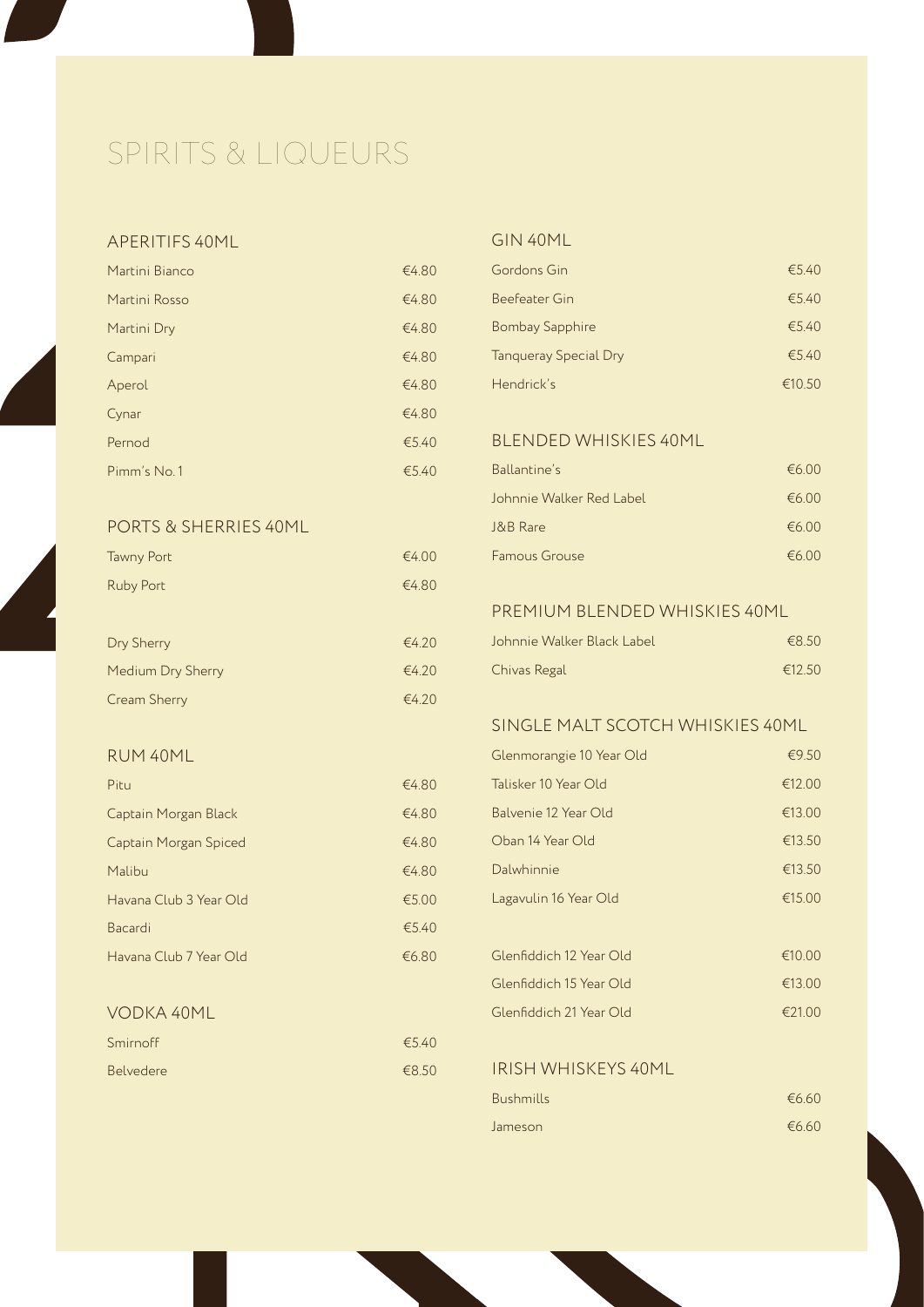| <b>BOURBON WHISKEYS 40ML</b> |
|------------------------------|
|------------------------------|

CANADIAN WHISKIES 40ML

COGNAC 40ML

LIQUEURS 40ML

Jack Daniel's €6.60 Jim Beam €6.80

Canadian Club €6.00

 $\epsilon$ 8.50 Courvoisier VSOP <del>€11.75</del> Courvoisier XO <del>€19.50</del>

Kahlúa €5.40 Baileys  $65.40$ Amaretto Disaronno €5.40 Frangelico €5.40  $P$ assoã  $\epsilon$ 5.40 Blue Curacao €5.40 Crème de Cassis <del>€5.40</del> Peach Schnapps **€5.40** Southern Comfort **E**6.00 Cherry Brandy **Executive Executive Executive** E6.00 Apricot Brandy €6.00 Cointreau €6.60 Drambuie €6.60  $B$ énédictine  $\epsilon$ 9.50

## DIGESTIVES 40ML

| Jägermeister     | €5.95 |
|------------------|-------|
| Averna           | €5.95 |
| Amaro Ramazzotti | €5.95 |
| Amaro Montenegro | €5.95 |
| Grappa           | €5.95 |
| Fernet Branca    | €5.95 |
| Sambuca          | €5.95 |
| Limoncello       | €5.95 |
| Crème de Menthe  | €595  |

## TEQUILAS 40ML

| Tequila Blanco | €6.00 |
|----------------|-------|
|                |       |

## Add €0.50 for mixer top-up

Energy Drink or Fresh Juice Mixer Top Up €2.00

|  | Zeppi's Bajtra |  |  | €5.40 |  |
|--|----------------|--|--|-------|--|
|--|----------------|--|--|-------|--|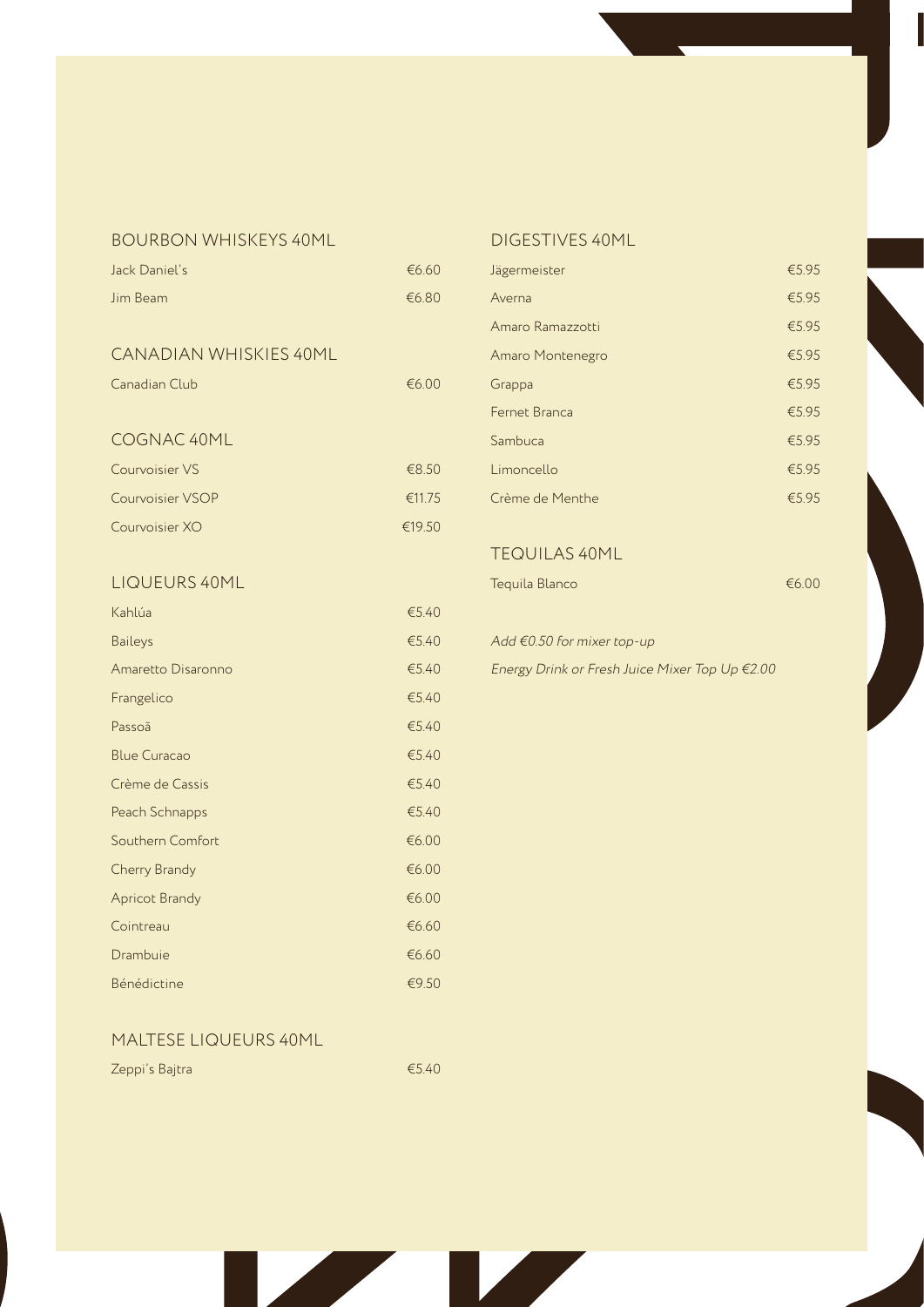# WHITE WINE

## MALTA

| CAVALLI SAUVIGNON BLANC<br>"A fine sharp nose reminiscent of gooseberries. A herbaceous fruity dry white wine with the varietal characteristics"                                                                                     | <sup>®</sup> €5.00 / €18.00          |
|--------------------------------------------------------------------------------------------------------------------------------------------------------------------------------------------------------------------------------------|--------------------------------------|
| MEDINA GIRGENTINA CHARDONNAY<br>"Dry, light, fresh. Creamy flavours and refreshing crispness."                                                                                                                                       | <sup>®</sup> €5.00 / €10.50 / €19.00 |
| 1919 GIRGENTINA CHARDONNAY<br>"Dry, light and fresh. Creamy flavours and refreshing crispness."                                                                                                                                      | €22.50                               |
| <b>GRAN CAVALIER SAUVIGNON BLANC</b><br>"Before pressing, the grapes are left in contact with the skins to extract maximum flavour and varietals characteristics.<br>The result is full flavoured, rich, delicious Sauvignon Blanc." | €27.00                               |
| <b>ISIS CHARDONNAY</b><br>"Isis is characterized by fresh tropical fruit flavours. The name Isis recalls the Phoenician goddess of sailors whose<br>vigilant eye still graces the prow of the Maltese fishing Luzzu."                | €31.00                               |
| <b>ITALY</b>                                                                                                                                                                                                                         |                                      |
| <b>GAVI DI GAVI UMBERTO FIORE</b><br>"Cortese, Piedmont's finest white grape, is at the heart of Gavi di Gavi and is distinguished by its crisp, floral, peachy,<br>aromatic qualities. This wine is best enjoyed young."            | €28.00                               |
| TERREDORA GRECO DI TUFO LOGGIA DELLA SERRA<br>"Pale-medium gold reflections. Rich and powerfully aromatic nose of apricot, apple, peach and citrus. Full bodied, soft<br>and well balanced with excellent acidity."                  | €29.50                               |
| FEUDI SALENTINI 125 MALVASIA BIANCO DEL SALENTO                                                                                                                                                                                      | €79.50                               |

"Intense straw-yellow colour with golden hints and it originates from the combination between the Apulian sun and White Malvasia del Salento grapes. Its bouquet is aromatic and fruity. Both freshness and balance denote its harmonious, persistent and delicate flavour."

## FRANCE

## CHABLIS CHATEAU J. MOREAU & FILS ∈532.50 "The vines grow on gentle slopes along the perimeter of the Chablis Grand Cru and Premier Cru appellations. Pale gold in colour with slight green tinges and a fruity nose with butter and hazelnut aromas."

## SANCERRE – DOMAINE LAPORTE GRANMONTAINS <del>€41.00</del>

"The white Sancerre Les Grandmontains is characterised by delicate aromas of ripe fruit. In the mouth, the balance is remarkable. This wine has a round, velvety and silky structure, which ends with a mentholated freshness. On the palate, the final note is long and elegant."

\*Glass - 1/2 Bottle (37.5cl) - Bottle (75cl)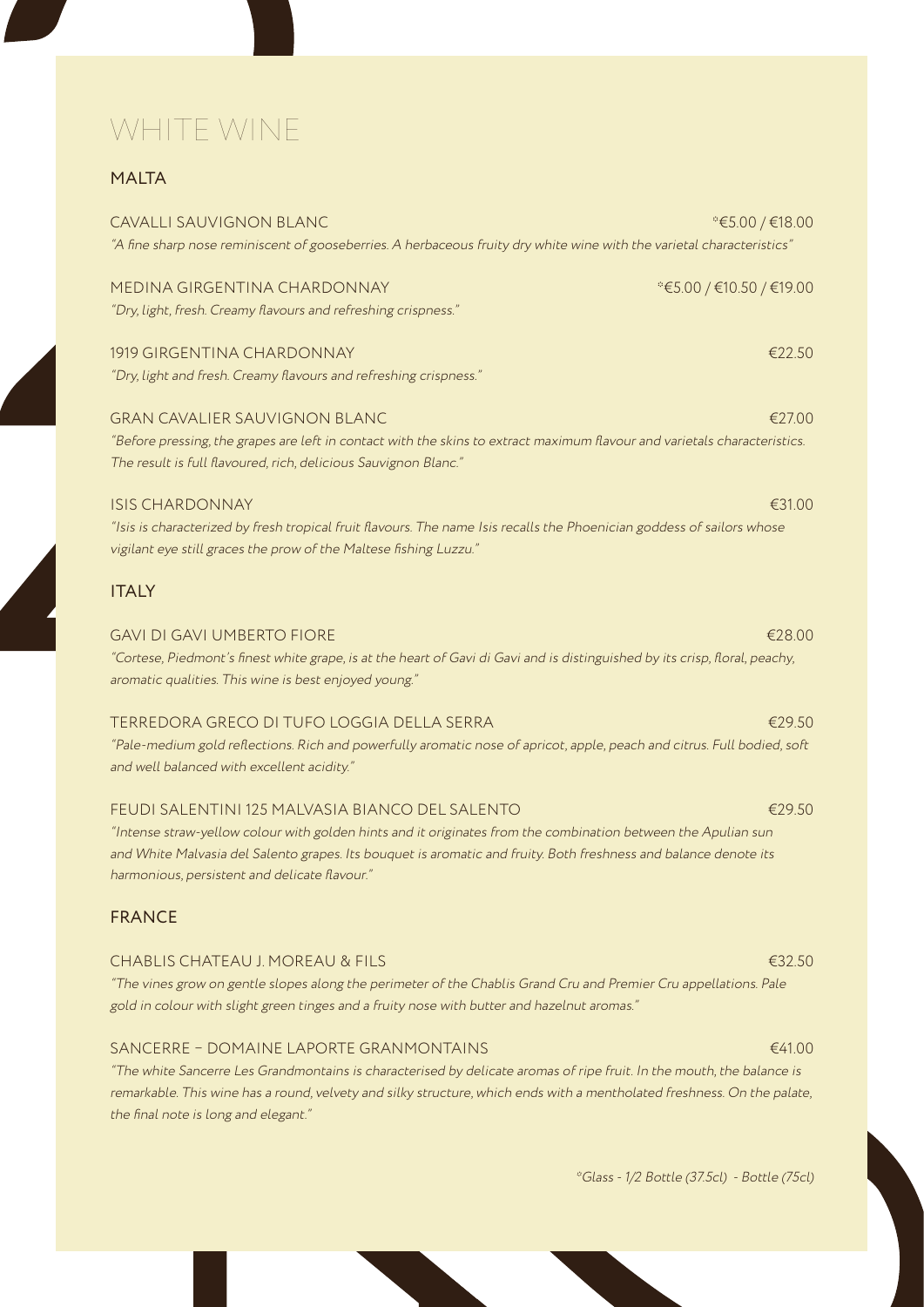## NEW WORLD

## LEOPARD'S LEAP CHENIN BLANC, SOUTH AFRICA €26.00

"A medium to full-bodied wine made in a fresh and fruity New-world style. Tropical aromas of ripe guava and grapefruit supported by flavours of Golden Delicious apples. A lively combination of ripe summer fruit and subtle fynbos undertones, sustained by a firm acidity and a dry, lingering finish."

## JACOB'S CREEK – SEMILLON-CHARDONNAY, AUSTRALIA €28.50

"It is a vibrant, fruit expressive style, with the tropical nuances of Sauvignon Blanc and the floral and citrus notes of Semillon, with subtle oak adding savoury complexities and depth."

## VILLA MARIA SAUVIGNON BLANC, NEW ZEALAND €32.00

"Pungent aromas of fresh herbs and spring blossoms lead into a juicy palate bursting with grapefruit, lemons, and limes. The wine finishes with fresh balanced sherbet-like acidity and mineral flinty tones."



## **MAITA**

## MEDINA SYRAH \*€5.00 / €10.50 / €19.00

"The noble Syrah grape shows its true flavours in this easy drinking, unoaked red wine of great charm and finesse. The result is a light-bodied, juicy red wine that delive4rs fruit driven flavours followed by a soft, refreshing aftertaste that lingers attractively in the mouth."

## GRAN VIN DE HAUTEVILLE SHIRAZ - CABERNET <del>€24.50</del>

"A full-bodied, fruit packed blend of Shiraz which fills out the middle palate which is dominated by blackcurrant flavours of the Cabernet Sauvignon grapes. This barrel matured, robust wone has good length and an elegant finish."

## GRAN CAVALIER MERLOT GERAL DE CHARGE EN CHARGE EN CHARGE EN CHARGE EN CHARGE EN CHARGE EN CHARGE EN CHARGE EN

"This full-bodied, elegant robust red wine had been matured and softened in French Oak Barriques. This wine may contain a natural sediment deposited as a result of its ageing process."

## ANTONIN NOIR  $\epsilon$ 37.00

"Antonin is a medium bodied red blend of Merlot, Cabernet Sauvignon and Cabernet Franc varieties. Full fruit flavours of ripe blackberries, cherries and blueberries make this wine very enjoyable in its youth while the backbone and structure provide it with ample ageing potential."

## ITALY

## BARBERA D'ASTI BENI DI BATASIOLO ∈ EN EN EN EN EN EN EN EN EN EN ESTADO EN ESTADO EN ESTADO EN EL ESTADO EN EN

"Red garnet, crystal clear and transparent. Perfumes pleasantly fruit with slight nuances of wood and plants. The palate is dry, full of remarkable freshness and structure, in line with tradition."

## NERO D'AVOLA TASCA D'ALMERITA €28.50

"This Nero D'Avola has two souls, one aged in steel, the other in wood. This preserves the emblematic nature of the grape red fruit and liquorice together with the subdued nature of the wood that tames the tannins."

\*Glass - 1/2 Bottle (37.5cl) - Bottle (75cl)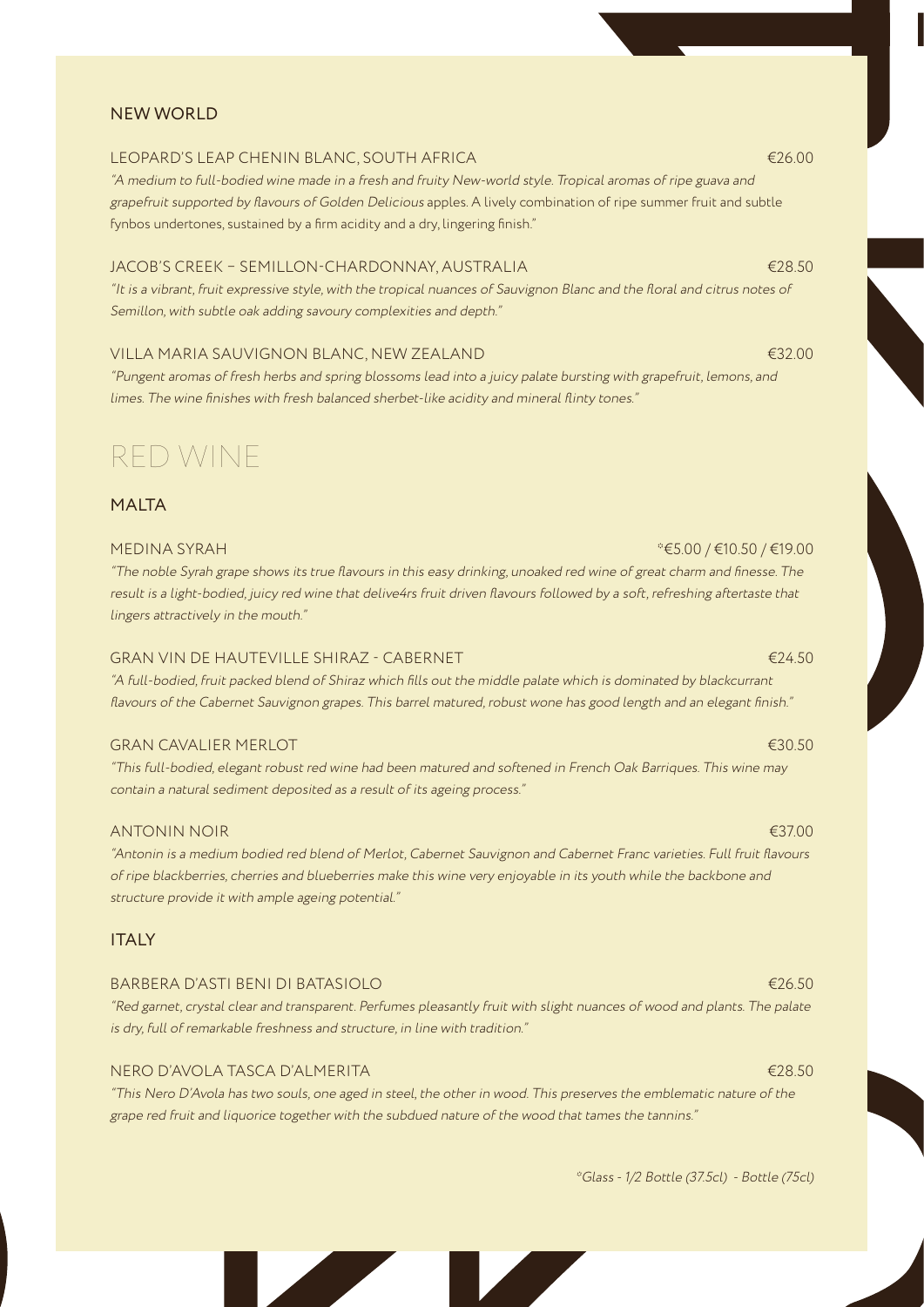## CHIANTI CLASSICO – AZIANO €28.50

"Rich red with a scent of sweet spices, black plums and a touch of rose petal. Palate shows fennel seeds, white pepper and a dried rosemary mixed with plum and cherries. Silky tannins, yet firm with balanced acidity and excellent length."

## FEUDI SALENTINI SASSIROSSI PRIMITIVO DI MANDURIA €29.50

"The body is full and tasty with soft tannins and alcohol which create a good balance, the elegance is surprising. Very long finish with sweet cherries notes. After 12 months of aging in oak barrels, the wine reaches one of the most complex and sophisticated olfactory compositions while maintaining the taste of indigenous grapes."

## FRANCE

## MERLOT-CABARNET SAUVIGNON J. MOREAU AND FILS €26.50

"Purplish red tinged with ruby. Seductive bouquet of black and red fruit combined with discreet notes of under-wood and liquorice on the nose. Open and balanced in the attack with notes of liquorice and strawberry. A well-rounded finish hinting on jam on the palate."

## COTES DU RHONE ROUGE PARALLELE 45 €28.00 "Deep colour with an attractive brilliance. Elegant and aromatic with red fruits blended with spices. Well-structured

with rounded tannins and a final spicy note."

## CHATEAU BRUN ST. EMILION €41.50

"Rich, mouth-drying tannic structure, which is balanced by the juicer characteristics of plum and black cherry fruit, along with chocolate and sweet spice, developing savory tobacco and cedar characteristics with age."

## NEW WORLD

## 120 CARMENERE ST. RITA, CHILE  $\epsilon$ 24.50

"A lively and juicy representation of this variety, with a soft and supple texture, bright brambly fruit and subtle notes of spice and tabasco leaf and a hint of vanilla from six months in French oak."

## LEOPARD'S LEAP PINOTAGE, SOUTH AFRICA €26.00

"A unique blend of blackcurrant, ripe plum and spice beautifully balanced by a touch of toastiness from the oak. An array of complex flavours that settle with deeper notes of pepper, mocha and dark fruit. A firm structure ushers in a memorable finish."

# ROSÉ

## **MAITA**

## MEDINA GRENACHE ROSE  $\text{POSE} = 5.00 \div 10.50 \div 10.50 \div 10.50 \div 10.50$

"A delightful, fruity rosé wine made entirely from hand-picked Malta grown red Grenache grapes, a variety that is renowned for producing top quality rosé wines with flavours reminiscent of black-pepper dusted strawberry fruit."

## VICTORIA HEIGHTS SHIRAZ ROSE  $\epsilon$ 21.00

"This fruit, dry Rosé wine is made entirely from Gozitan Shiraz (Syrah) grapes vinified rosé. Ripe sweet fruit has given this wine concentrated red berry flavours with a slightly higher degree of natural alcohol. An easy drinking delicious Rosé."

\*Glass - 1/2 Bottle (37.5cl) - Bottle (75cl)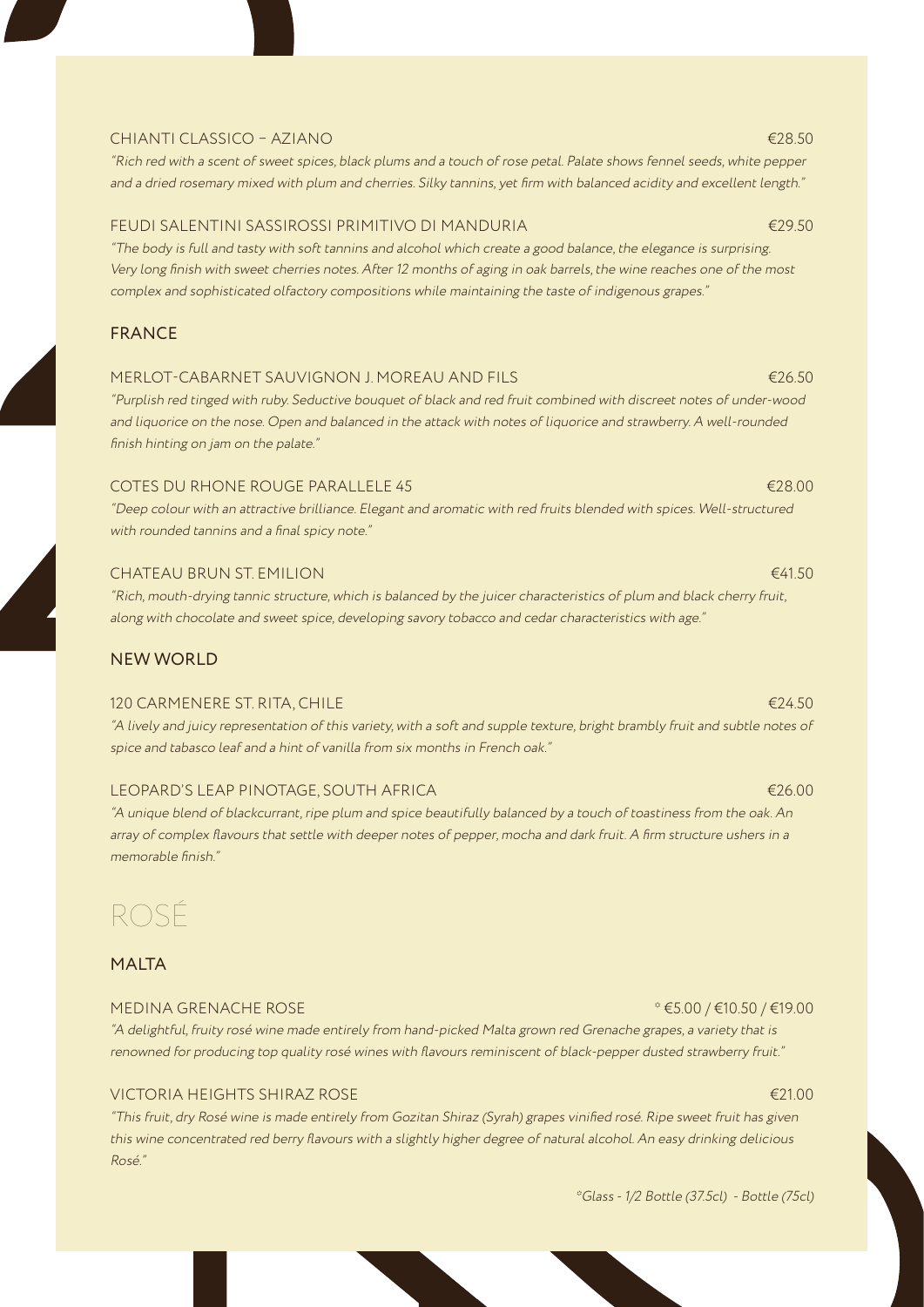## FRANCE

ROSE D'ANJOU – CHATELAIN DESJACQUES  $\epsilon$ 22.50 "Bursting with red berry and fruit flavours, slightly sweet with lively acidity to keep them refreshing."

# SPARKLING

## UMBERTO FIORE MOSCATO D'ASTI, ITALY €26.50

"Pale straw yellow. Heady perfume of fresh vine flower, peach and tropical fruits. Gently sweet, with restrained alcohol, the vibrant fruit flavours envelop the palate, underscored by a refreshing acidity."

## PROSECCO BIANCA NERA, ITALY \*€7.50 / €27.50 / €27.50 / €27.50

"Pale light yellow colour, with fine perlage. Delicately fruity, slightly aromatic bouquet. Well balanced and light body. Harmonic at the taste."

# CHAMPAGNE

## DRAPPIER CART D'OR, FRANCE  $\textdegree$ €12.50 / €60.00

"Champagne with a fine aromatic richness, it opens with aromas of stoned fruits such as white vineyard peach. A spicy hint announces a powerful complex palate."

## DRAPPIER ROSÉ BRUT <del>€70.00</del>

"Very well structured, with exemplary purity of red fruits. A striking Champagne on the nose offering similar sensations on the palate. Warm and satiny, lightly spiced with balanced hints of stoned fruits thanks to a lovely freshness in the finish."

## MOET & CHANDON IMPERIAL, FRANCE ∈€85.00

"The vibrant intensity of green apple and citrus fruit combined with the freshness of mineral nuances and white flowers. Moet & Chandon offers aromas of brioche, cereal and fresh nuts."

## VEUVE CLICQUOT PONSARDIN, FRANCE €95.00

"Initial notes of fruit are followed by more discreet aromas of brioche and vanilla. It offers a perfect balance of finesse and forcefulness

\*Glass - Bottle (75cl)